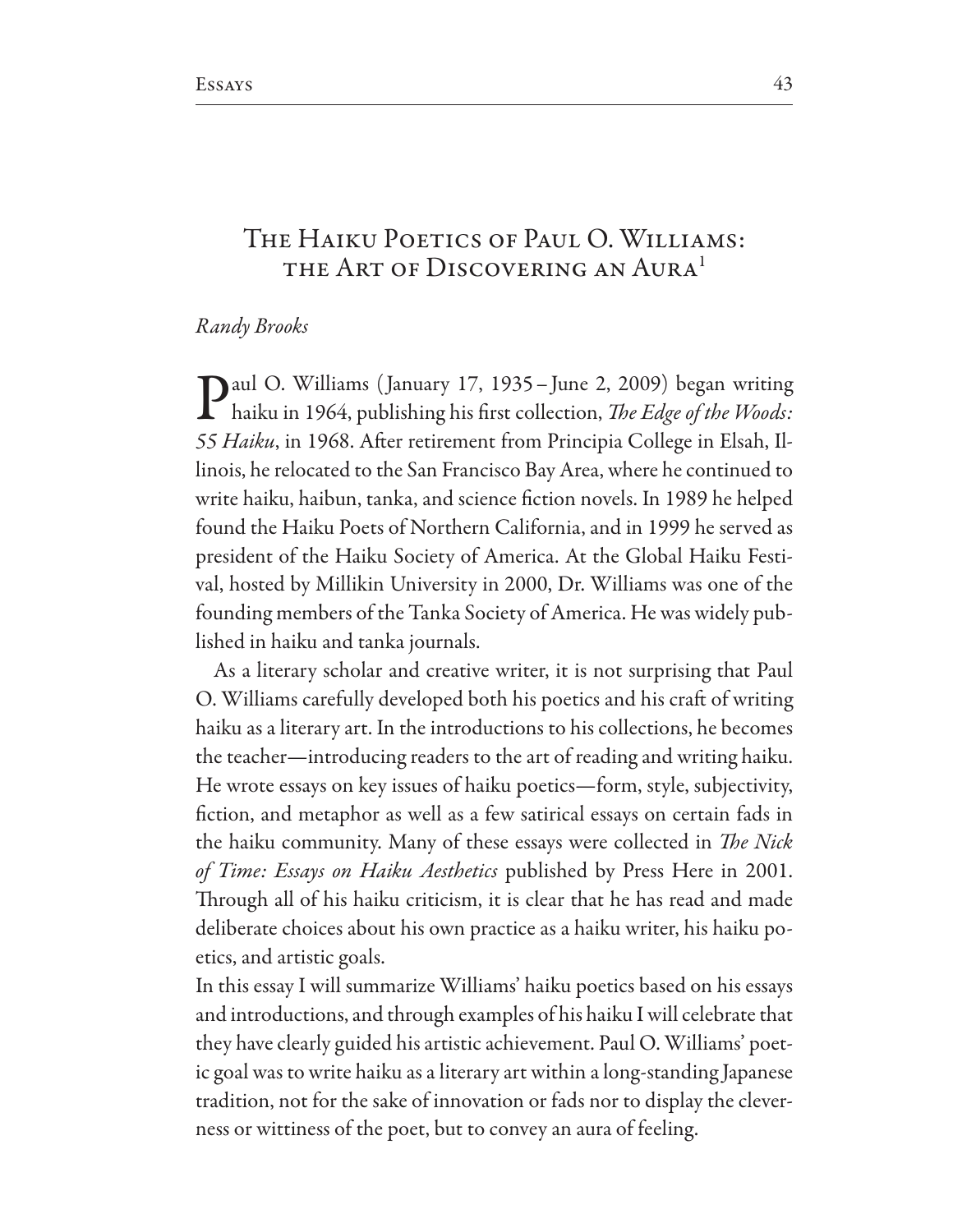In his collection *Tracks on the River* (1982), Williams writes in the introduction:

When you hear a stone dislodge itself from the high river bluffs and watch it tumble down to rest again, or when the pine branches move slightly in the winter breeze, or when you hear the late winter ice fringe on the river swish and hiss quietly as it breaks up in the current, you know each of these events, together with the human response to it, contains a poem, a complete artistic occurrence. You don't need to do anything to it. In fact, you have to resist adding. The poet's job, then, becomes containing that event and its aura of feeling succinctly, without insertions of wordplay or cogitation. The whole task is that of conveying the individual atmosphere present. Often this aura is so delicate and indefinably itself that while the poet can sometimes tell if he has caught it, he doesn't always know what it is he has caught. He simply recognizes its presence. It always lies beyond the image presented—in the escaping hints of implication of the image. $^2$ 

Where did his haiku come from? Not just things, like the stone dislodged from the bluff, nor just the human response to it. Nor does his haiku come from wordplay or added cogitation. He does not simply think them into existence. For Williams, haiku come into being through the poet conveying the atmosphere of an event along with the human response to it. "The poet's job, then, becomes containing that event and its aura of feeling succinctly..." which is not merely an objective recording of events, but an attempt to "contain" and "convey" an artistic occurrence. Consider the title haiku from this collection:

> a powerboat wake crosses the sunset's red track the restless water<sup>3</sup>

Williams draws on experiences from the immediate surroundings in Elsah, Illinois, with this haiku likely being written from the bluffs overlooking the Mississippi River. The haiku appears to be merely descriptive-presenting the image of the powerboat wake crossing the sunset's track—but then it moves into the human response with the word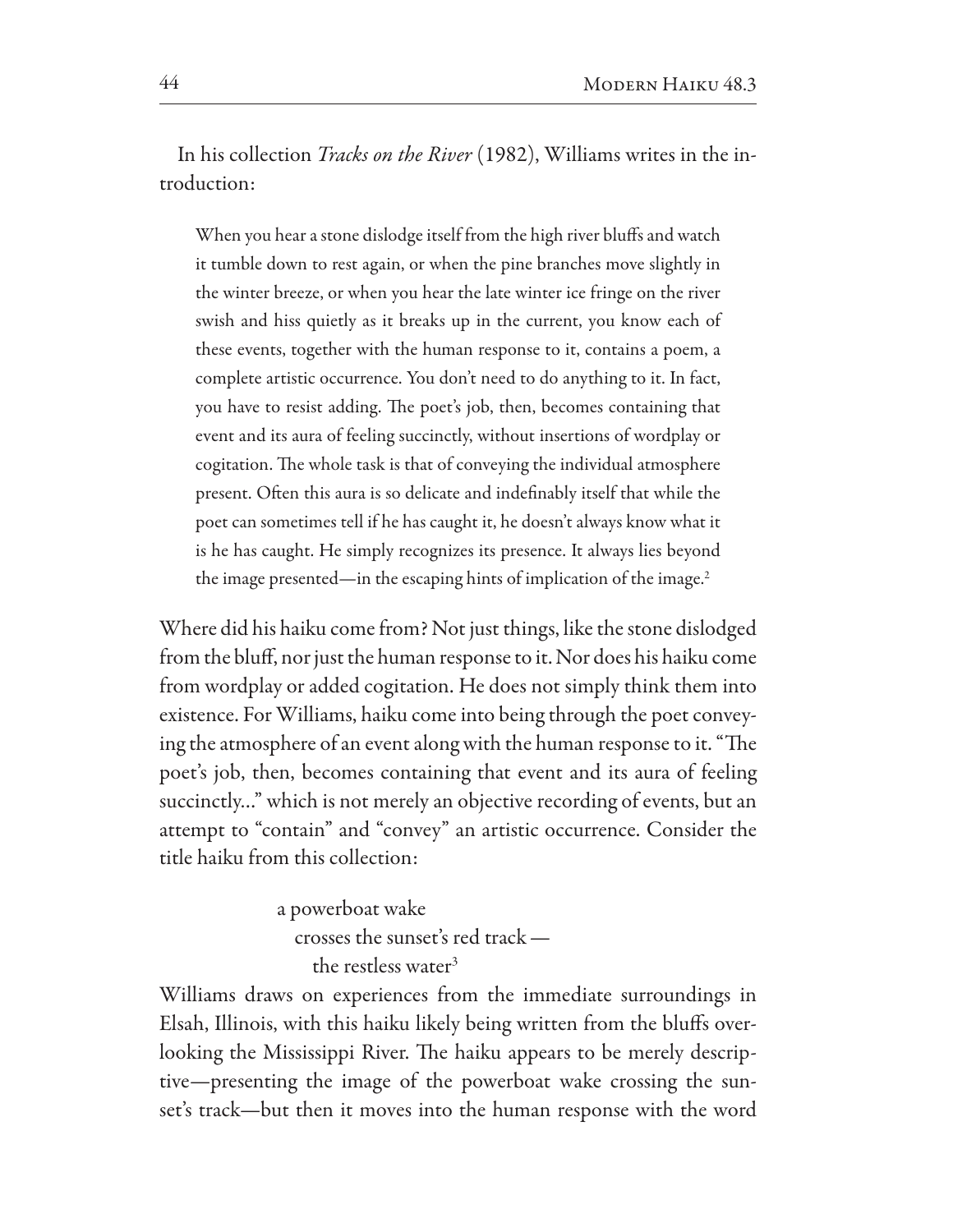"restless" in the last line. Ironically, with this single word, the human element, the powerboat and its wake suddenly becomes the ephemeral element or the passing surface perception in this haiku. The water becomes powerful and turbulent, continuing to press on through the river valley beneath the passing beauty of the sunset and the powerboat's wake. It is the underlying, unseen power of the restless water that provides the deeper, resonating aura.

Or in another haiku from Tracks on the River:

from mud to sky the heron's feet<sup>4</sup>

The aura in this haiku is not the mud nor the sky nor the heron's feet, but how in our imagination we see the graceful lift of its feet carrying the mud into the sky. The heron's feet belong to both the mud and sky, connecting them in a single flight. We feel the coolness of the mud, the air beneath the heron's wings, and the grace of its flight. The reader gets to enter into this experience and feel the atmosphere of this simple flight.

Williams enjoys experimenting with perspective, as in this haiku:

from the ridge top no plowed fields and treesonly fog<sup>5</sup>

Standing at the ridge overlooking the Mississippi River, in this haiku Williams captures a vision of a thick fog filling the entire river valley. Suddenly the carefully laid plans of people are erased under the fog. There are no neat squares of fields, not even the trees, only fog. From this perspective it seems that we could step out into the fog, just off the edge of the ridge. The fog has no definition, no edges, no shapes. The aura of this haiku is to be an alien in one's own back yard, but because we are human we remember and know what we usually can see from this location-the plowed fields and trees. Our imaginations can fill in the blanks left hidden beneath the fog. Masterfully, Williams writes this haiku with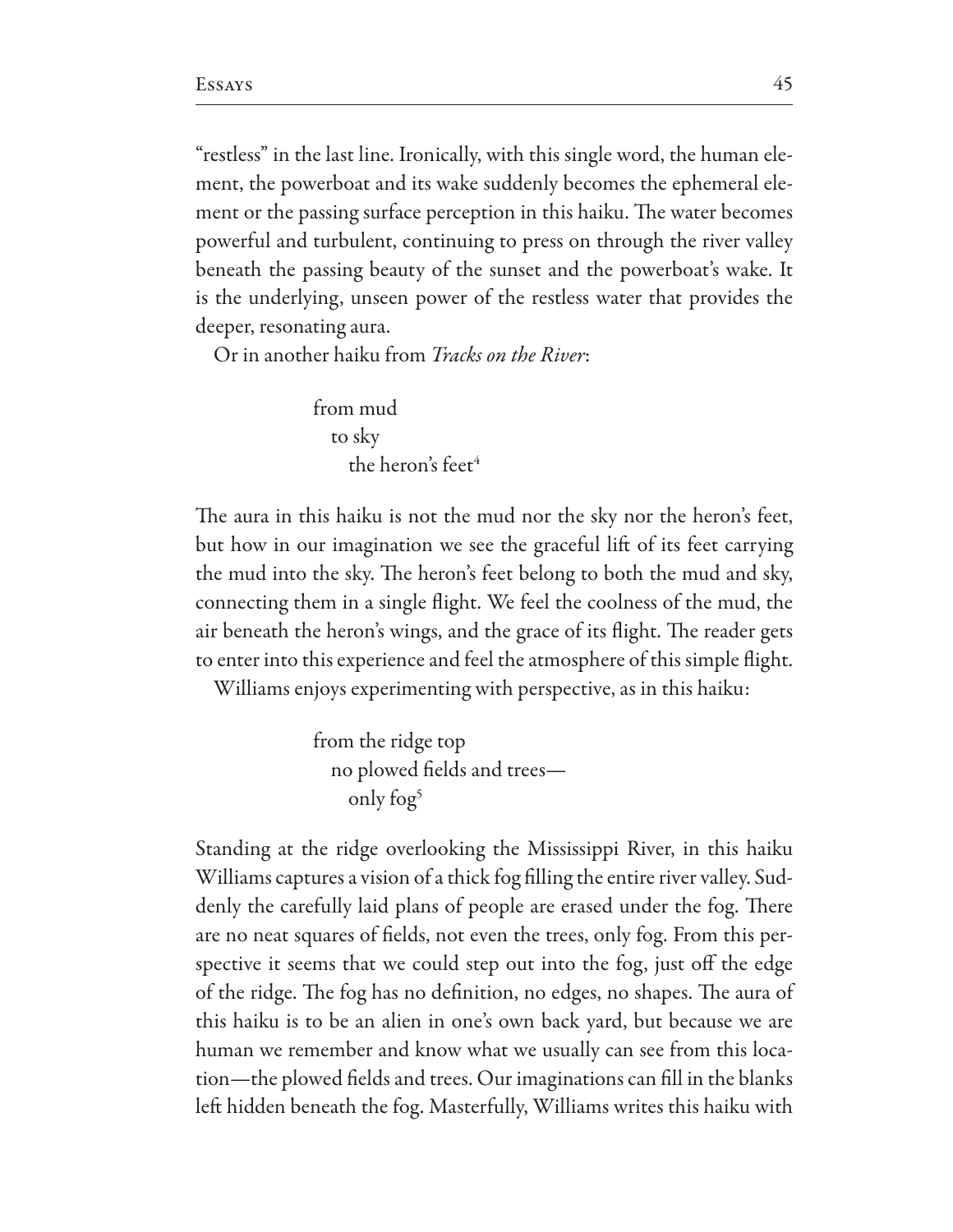minimal response, yet he says so much with that one word, "only." He conveys the atmosphere and human response to this event.

In the introduction to *Tracks on the River*, Williams refers to his approach as "fairly traditional" with his own caution to himself about not being "mindlessly conservative."<sup>6</sup> As an avid reader of haiku being written and published by others, Williams was very aware of manifestos calling for experimentation to create Avant-garde haiku as well as "rules" attempting to prescribe how to write "traditional" haiku. For Williams, both of these strident positions were distractions from his goal of writing within a tradition of literary art. For Williams, "The point of the whole thing is that volatile elixir which lies at the heart of perception." Perception is about both experiencing and responding to the aura of an event, an intuitive atmosphere conveyed through language.

As a reader and contributor to haiku magazines, Williams was an active participant in the conversations and debates about the emerging art of English-language haiku. He reviewed new haiku books and wrote essays on the art of writing haiku. Although his writing was fairly traditional, his critical voice called for caution and restraint to all extremists. He didn't support the rules approach and had little interest in the rigid formalists who were prescribing form with specific 5-7-5 syllable count and formal punctuation expectations. He also did not support the minimalists who eliminated English syntax and phrasing so much that the reader ends up with haiku that read like shopping lists. Williams was never convinced that Zen was the only way to capture that "elixir" of conveying the aura of an event through haiku.

One of his earliest short essays, "Tontoism in American Haiku," was originally published in Dragonfly magazine in 1975. It was republished in his collection of haiku criticism, The Nick of Time. Williams explains that a friend and I originated the term 'Tontoism' to describe the tendency of " some haiku writers to omit from their haiku, articles or other sentence elements where they would appear in normal English usage."<sup>8</sup> He explains that the omission of conventional speech patterns results in haiku that are "only a series of grunts" or reduce haiku to the point of incoherence or absurdity. As an example, he notes "An otherwise good haiku is spoiled when one hears the voice of Tonto grunting the words, 'Wind in walnut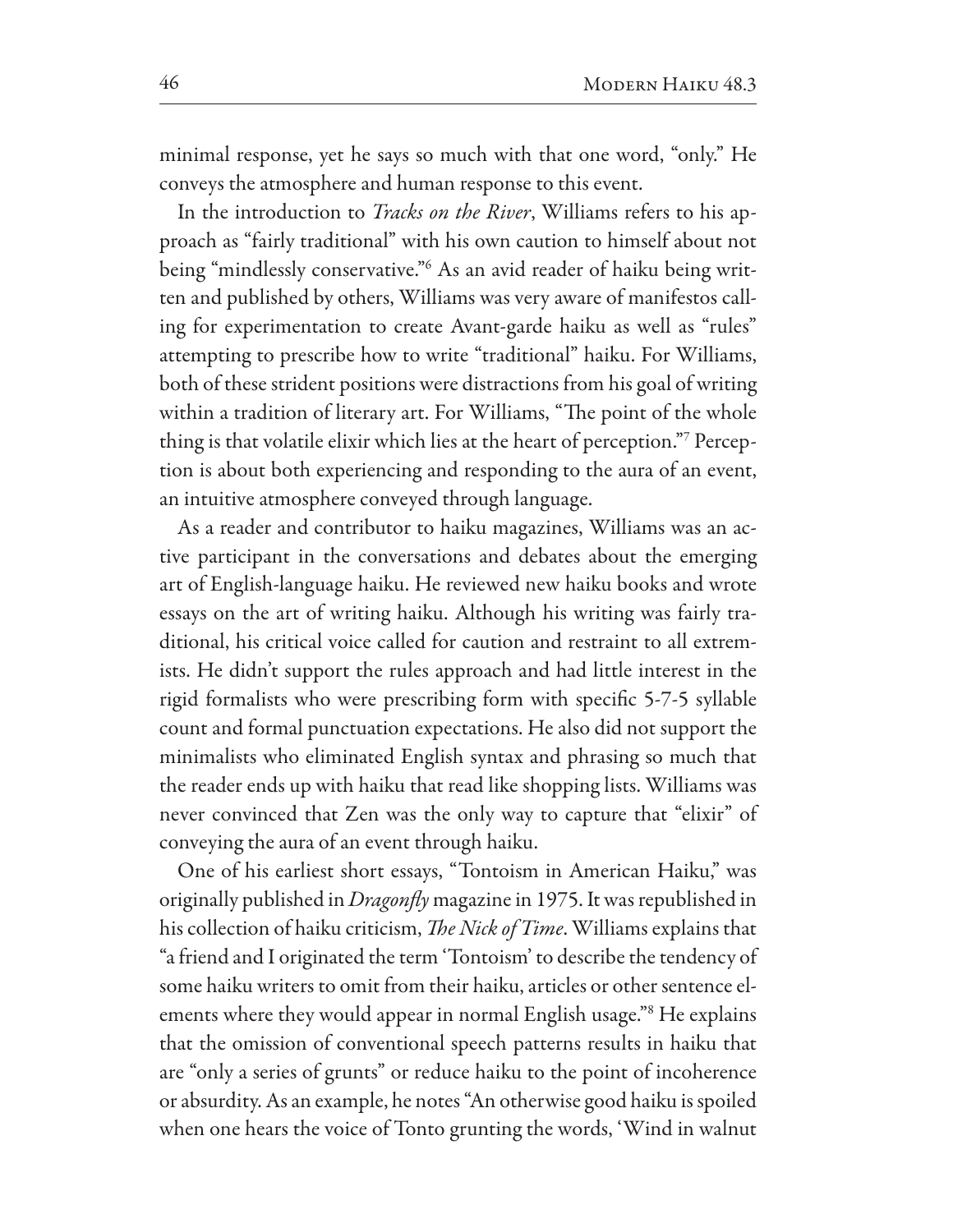tree."<sup>9</sup> Williams calls for an appearance of 'artlessness' and spontaneity in haiku, but that can only be accomplished by carefully crafting effective phrases and conventional speech patterns. Williams calls for the crafting of haiku as a literary art with normal English usage. Williams provided a voice of caution: don't go too far with minimalism, or you might lose the poetry in haiku, the sound of response in your ears, the elixir of the aura of perception.

In a subsequent essay, "An Apology for Bird Track Haiku," originally published in Modern Haiku magazine in 1981 and reprinted in The Nick of Time, Williams writes a satirical manifesto calling for a new bird track approach to writing haiku. In this satirical piece he targets minimalist and Zen-centric approaches to haiku. "Because it is at least a couple of months since anyone has come up with a new form of haiku, I have one to propose—a haiku composed entirely of bird tracks."<sup>10</sup> To write bird track haiku, the poet simply captures some birds and dips their feet in ink. The birds make tracks on the page resulting in an authentic experience—bird track haiku. This is a satire loosely based on the work of Zen writer, Paul Reps, who created playful books of "found poems" including some created by inking a goldfish and publishing the resulting flops on a page. The primary targets of Williams' satire are proponents of a "new haiku" based on "the true Zen spirit" and originality: "Thus we have concrete poems as haiku, Christian moral statements as haiku, single words as haiku, and recently so-called language-centered writing as haiku. Why not bird tracks?"<sup>11</sup> His third and fourth arguments are that "It represents an improvement on tired old traditional haiku" and "By claiming to be writing haiku, instead of some other form of something, bird track poets will gain an audience."<sup>12</sup> Although Williams was making fun of the minimalists and the over-zealous Zen haiku books coming out in the 1980's, he was serious about the literary art of writing haiku. He believed that there was a genuine literary art to the haiku tradition, and he wanted to develop and practice the art of writing haiku.

In the late 1980s and early 1990s, many haiku poets started to meet at gatherings sponsored by regional leaders of the Haiku Society of America. Jeanne Emrich hosted a haiku weekend in Minnesota that featured a reading of moon haiku by Paul O. Williams and a haiku editing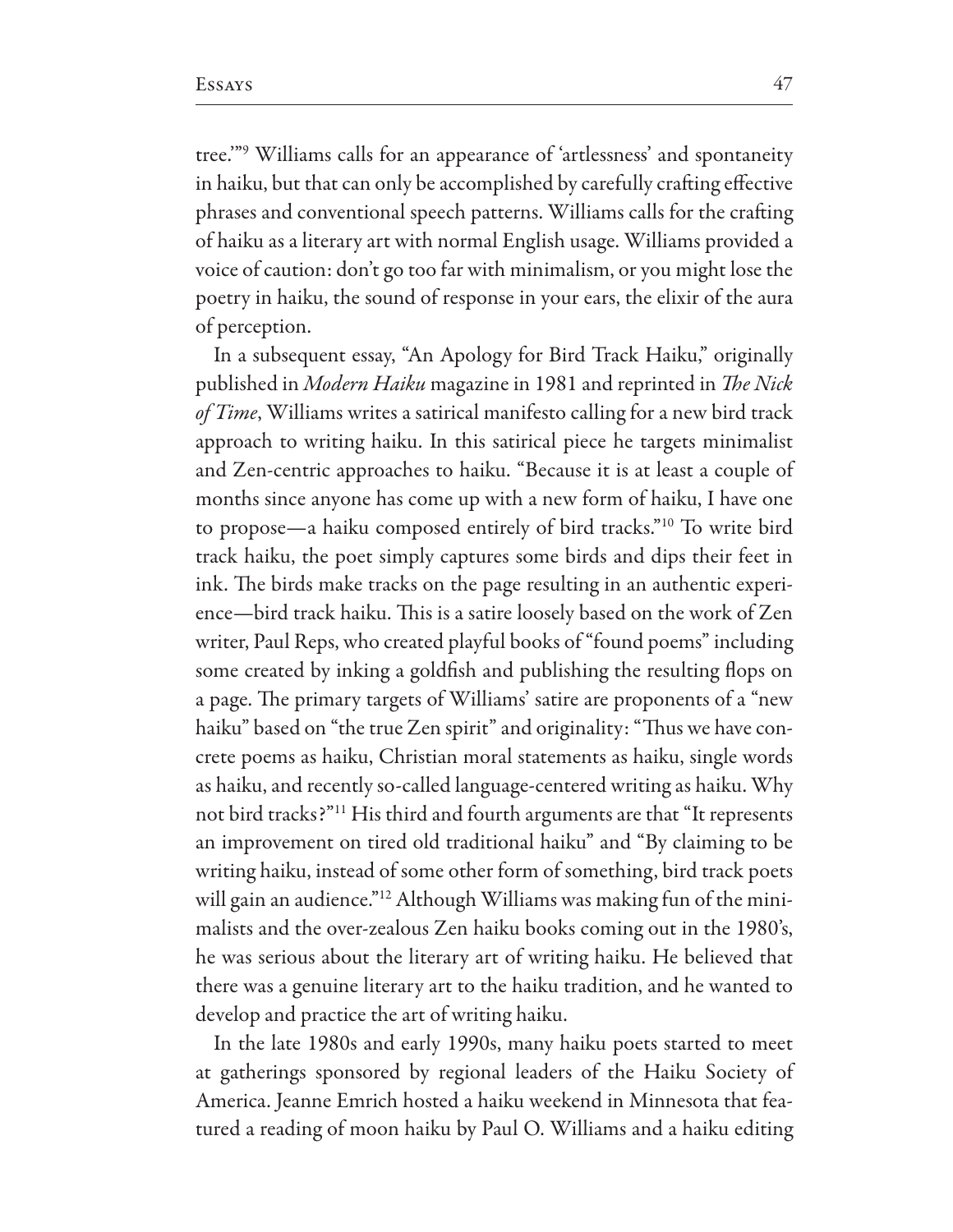workshop led by Williams, myself, and Lee Gurga. There was a gathering of Midwest haiku writers in Dubuque in 1986 on the third anniversary of Raymond Roseliep's death and then a group of haiku writers gathered in 1988 at Principia College in Elsah, Illinois, where Williams was a beloved Professor of English for decades. In an interview published in the Principia College newsletter as a result of that gathering, Williams discussed his long-term involvement in the art of haiku: "Once you get into haiku, it becomes a dimension of your thought."<sup>13</sup> As a fellow-teacher, I immediately realized that I wanted this type of engagement in the haiku writer's habitual thoughts to be a primary learning goal for my haiku students. Since that time, I am pleased to tell my students that one day they will discover their "haiku eyes." They will see the haiku in their lives and memories.

In another short essay in The Nick of Time, Williams discusses teaching haiku. This essay, "Haiku Memory," was originally published in Ko magazine in 1989. He talks about how his students struggle and resist writing haiku because they have to "lay aside the whole range of metaphorical, rhythmic, and sound patterning techniques they have been studying and focus on perception of things themselves and the implications that radiate from those things."<sup>14</sup> However, he realized that when students get past the initial struggle, they eventually learn to write publishable haiku because of the activation of a universal "kind of thinking that underlies haiku" which he calls "haiku memory" because "Whenever I have worked with individual students on long-term haiku projects, I have found them writing about incidents or perceptions that occurred long ago, well before they had thought of writing poetry or heard of haiku."<sup>15</sup> This is what I mean by finding your "haiku eyes"—an attention to incidents and perceptions that have had lasting resonance for the haiku writer. Williams concludes, "I have begun to think that one reason Westerners have responded so richly to the haiku form is that our own poetic forms give no outlet for these perceptions that all humans have and treasure, while haiku provides a centuries-old, well-tried medium for expressing them."<sup>16</sup>

In 1992 Lee Gurga and I published *The Midwest Haiku Anthology* and hosted the Midwest Haiku Festival at Millikin University. Here are a couple of the haiku by Paul O. Williams from this anthology: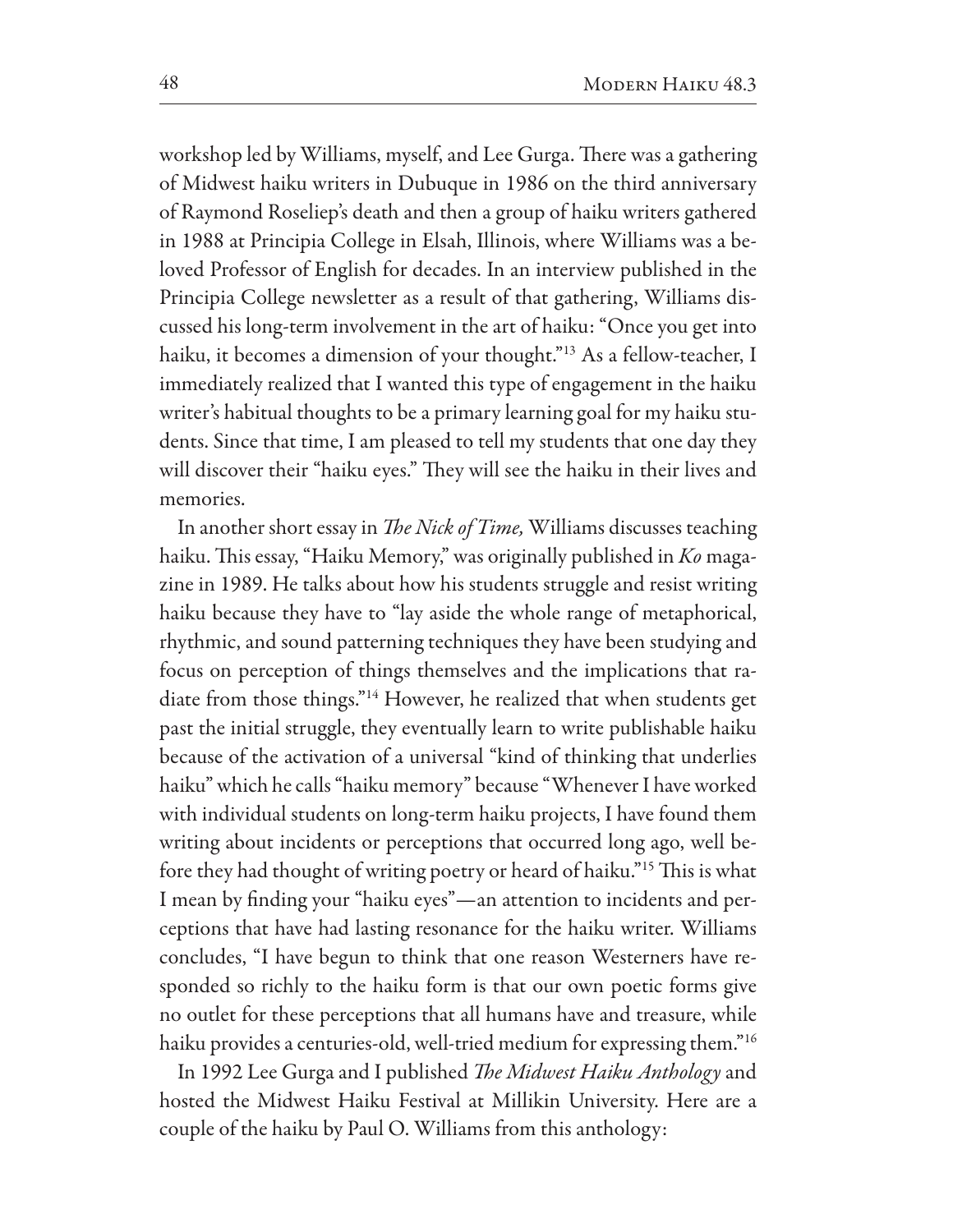upstairs sewing the graduation dress  $$ apple petals fall<sup>17</sup>

through my hand the sun's warmth from the skipping stone<sup>18</sup>

In these haiku, it is easy to see Williams' haiku memory at work-going back to special memories but keeping those memories alive for us as present perceptions. With the first haiku, I get a sense of time passing—a daughter growing up and apple petals falling. I can hear the sound of the sewing machine and understand the care and attention that goes into making the graduation dress. It is May, which in the Midwest marks the end of a school year, and the falling apple petals reminds us that it is nearly summer. There are promises of fruit to come in the fall, in the future, from both the apple tree and the graduating daughter.

The second haiku focuses on touch—picking up a stone warmed by the sun. Before skipping it into the water, the stone-holder enjoys feeling its smoothness, its warmth. He knows where the warmth is from—the sun. Ah, to be out in the warm sunshine by a lake, with nothing to do but pick up stones, feel the warmth, and see how many skips this stone will skip. These are haiku about being alive—full of attention to perceptions and our human responses to felt events.

In 1998, I had the pleasure of working with Paul O. Williams to edit and publish a selection of his haiku, in Outside Robins Sing. With design help from my students, this was published as an accordion-fold chapbook. If you get a chance to see this chapbook, you will notice that we had fun with the cover design—yes, it's simply a set of bird tracks. The students enjoyed Williams' haiku very much and had a lot of fun sewing the many accordion signatures. In the introduction to this chapbook, Williams revised and elaborated on his haiku poetics about the "aura of haiku," emphasizing that haiku must go beyond mere observation-to achieve a "burst of discovery" beyond the perception: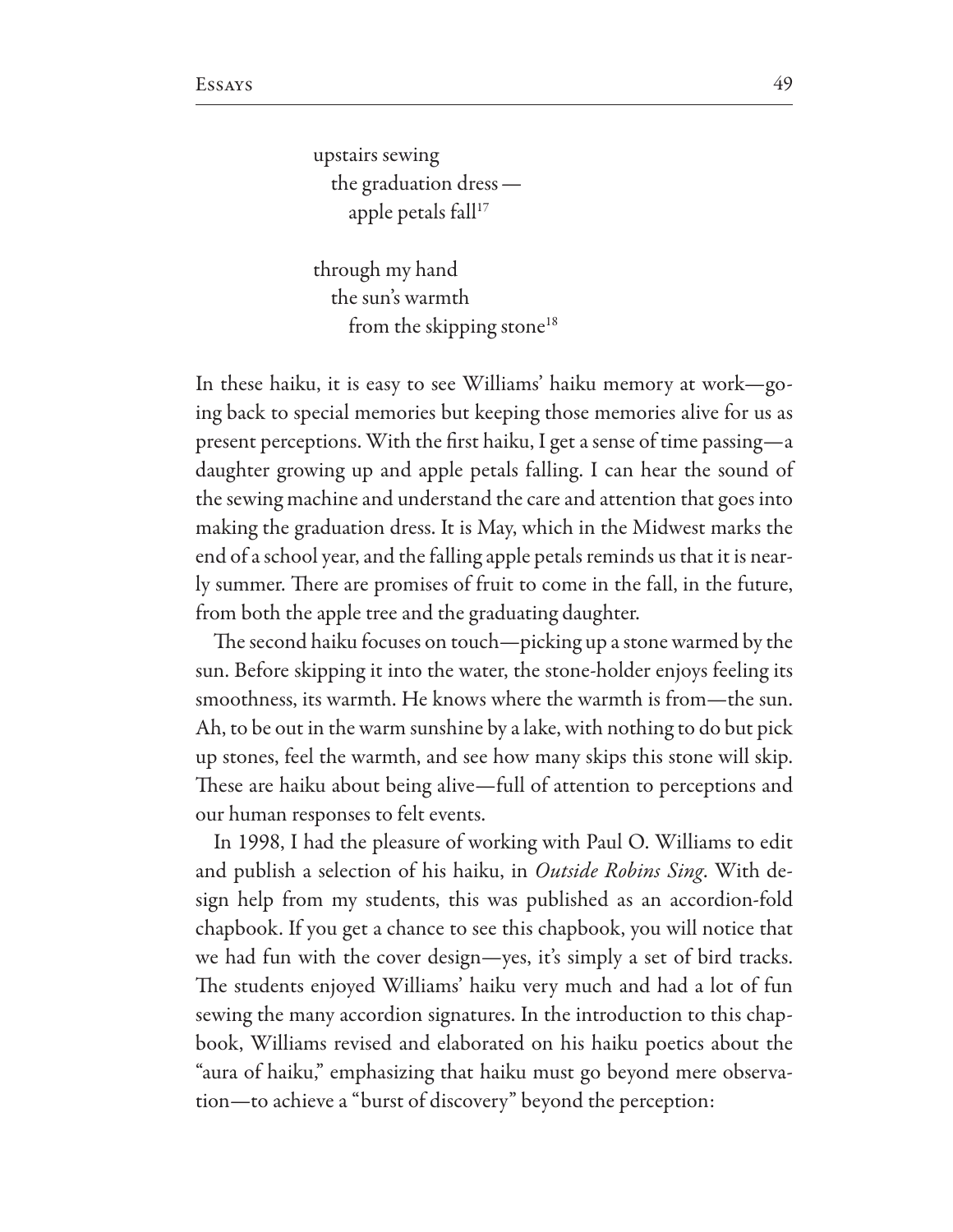... almost all haiku contain some sort of burst in them. This is not a bomb burst, or even an aerial bomb on July Fourth. Often it is only the puff of a goatsbeard seed head, or even a surprise of recognition of something. But it tends to be there.

In fact, experiencing that small burst seems the point of many haiku if not most. It also gives the poem a power that it would not otherwise have, a power that enlarges it beyond its diminutive size. It is the poem opening out, implying something beyond its images, leading unfoldment of perception.

As mere observation, haiku would be inconsequential. But beginning with perception, and noting something remarkable about that observation, and built into it, haiku achieves a scope beyond its size.<sup>19</sup>

Whereas in his original statement of haiku poetics, the goal was "containing that event and its aura of feeling," in this statement he wants the haiku to contain a burst of discovery, to note "something remarkable." This is not a negation of his previous poetics, but a new aspiration for every haiku. He continues in Outside Robins Sing to call for that surprise of discovery:

We deal with wonders on a daily basis. It is a matter of astonishment, and haiku tends to point out that surprise of discovery we feel when we perceive these new dimensions. It notes the grace in the wave of a hand, the sadness of drying grass, the tiny tongue of the mouse drinking the river. And by doing so it enriches our everyday lives immeasurably.

This rather than an attempt to discern and continue Japanese poetic tradition, which no Westerner can hope to do anyhow, is what I am after in haiku. Haiku is not cleverness. It is not Zen. It is an opening up to the unexplained happenings of things.<sup>20</sup>

Here are some of Williams' discoveries of unexplained happenings from Outside Robins Sing:

> the widower hangs the new windchimes, the wind still<sup>21</sup>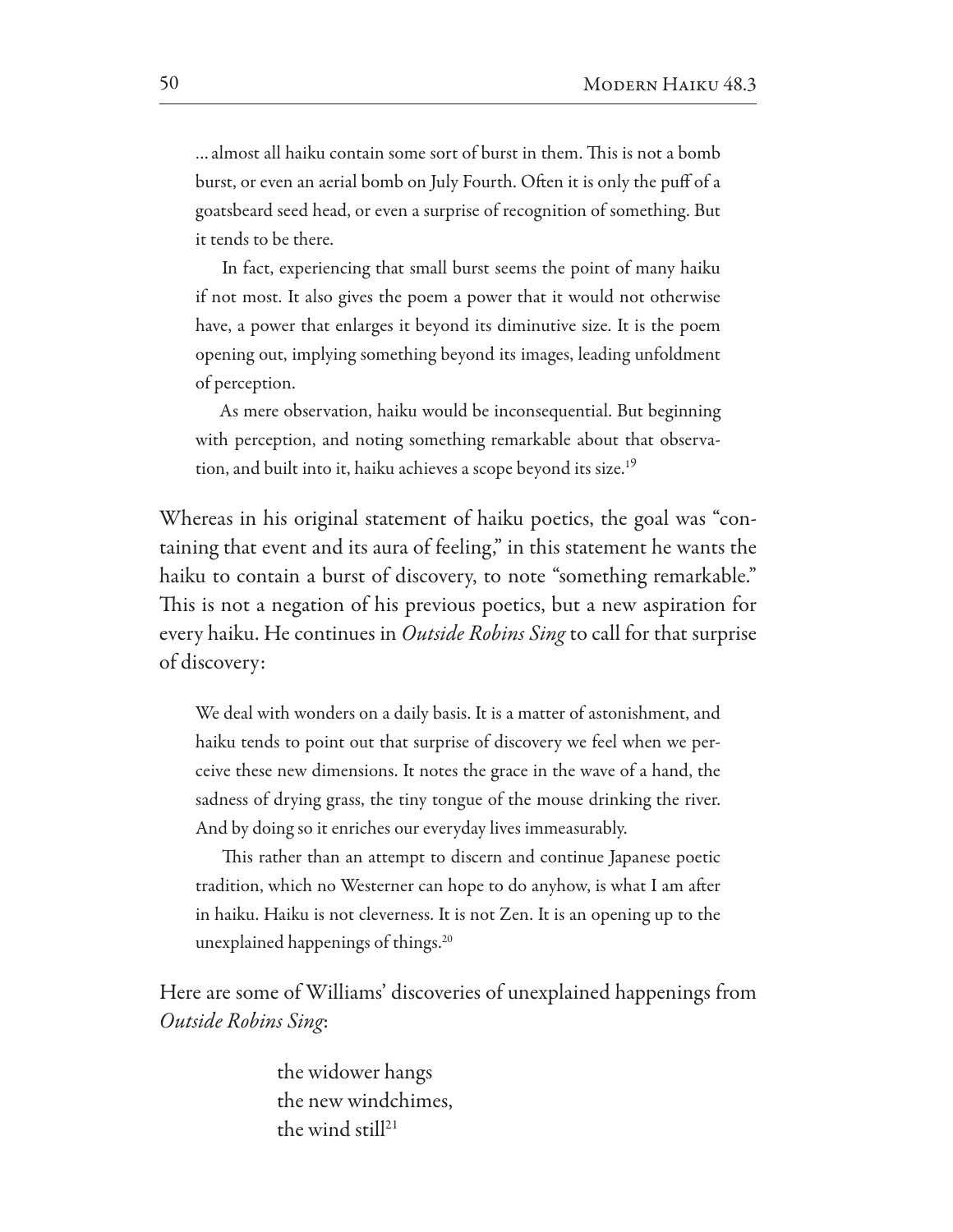This haiku takes us back and forward at the same time-it is a pivot point in the widower's life. He has been through a loss, but is trying to rebuild some magic in his life. He is looking for something pleasant to enjoy in the evening, even if it is by himself. He hangs new windchimes, and even though the wind is not currently present, there is a promise that one day it will come and "ring his chimes" again. We don't have to turn the windchimes into a symbol to understand the feeling of this haiku, the hopefulness of the haiku, how this haiku shows someone on the path to recovery and a return to joy.

> pruning roses  $$ she and the stems bleed together<sup>22</sup>

Again Williams writes about a simple act, pruning roses, and yet within this haiku is the opportunity for discovery of something beyond the observation. In this case, it is that both the roses and the pruner bleed together. Roses have their defensive thorns but she is determined to prune them so that they will provide bountiful flowers. It takes work, even sacrifice, to achieve the future beauty of the roses. Meanwhile, the roses are resisting and drawing her red blood out during the pruning. Both are bleeding, will heal, and survive.

I will close with one more haiku from Outside Robins Sing, the title haiku:

> the conductor raises his baton outside robins sing<sup>23</sup>

In the silence as the conductor prepares for the orchestra to begin, we discover the robins outside. Who is their conductor? What prepares them to sing? Why do they sing at this time? Ah, there is so much to feel and understand if we let ourselves enter the aura of Paul O. Williams' haiku.